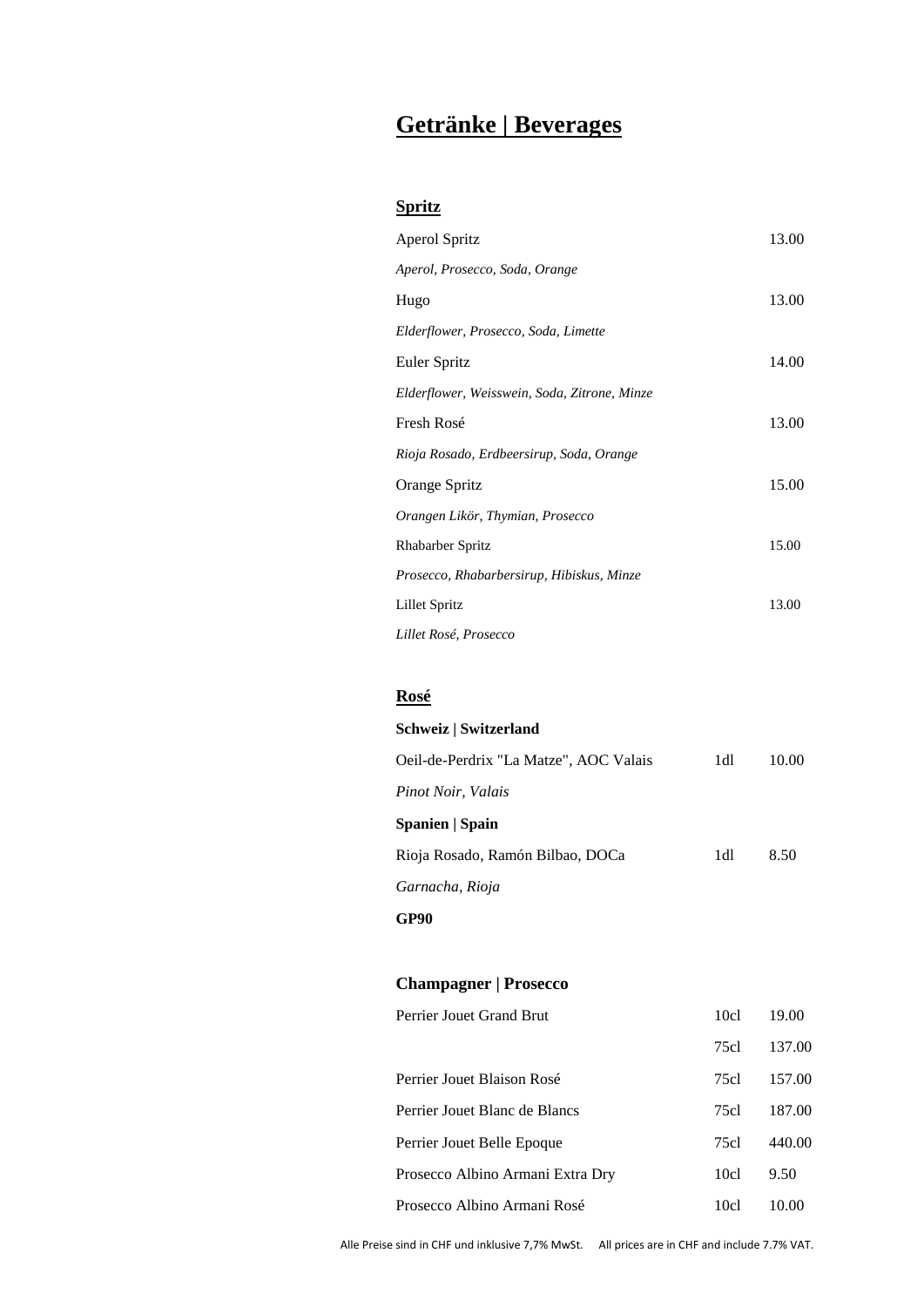#### **Aperitife**

| Sanbitter (Alkoholfrei)      | 10c1 | 6.50  |
|------------------------------|------|-------|
| Martini (Bianco, Dry, Rosso) | 4cl  | 9.00  |
| Campari                      | 4cl  | 10.00 |
| Cynar                        | 4cl  | 9.00  |
| Ramazotti                    | 4cl  | 9.00  |
| Averna                       | 4cl  | 9.00  |
| Pastits 51                   | 2cl  | 9.00  |

### **Cocktails & Mocktails**

| Kir Royale (Champagner, Créme de Cassis)                         | 19.50 |
|------------------------------------------------------------------|-------|
| Ramazotti Rosato (Ramazotti Rosato, Prosecco, Basilikum) 15.00   |       |
| Mojito (Havanna Rum, Limette, Minze, Rohrzucker)                 | 15.00 |
| Caipirinha (Cachaça, Soda, Limette, Rohrzucker)                  | 15.00 |
|                                                                  |       |
| Euler Bar Negroni (Gin, Campari, Martini Rosso)                  | 15.00 |
| Gin-Basil Smash (Gin, Basilikum Zucker, Zitronensaft)            | 15.00 |
| London Mule (Gin, Ginger Beer, Limettensaft)                     | 15.00 |
|                                                                  |       |
| Moskow Mule (Wodka, Ginger Beer, Limettensaft)                   | 15.00 |
| Cosmopolitan (Wodka, Orangenbitter, Cranberry)                   | 15.00 |
| Espresso Martini (Wodka, Espresso, Khalua, Zuckersirup)          | 16.00 |
|                                                                  |       |
| Manhatten (Whiskey, Martini rosso, Angostura)                    | 15.00 |
| Whiskey Sour (Whiskey, Zitronensaft, Zuckersirup)                | 15.00 |
|                                                                  |       |
| Amaretto Sour (Amaretto, Zitronensaft, Zuckersirup)              | 15.00 |
|                                                                  |       |
| Virgin Colada (Ananassaft, Kokosnusssirup, Rahm)                 | 12.00 |
| Tini Turner (Ginger Beer, Soda, Passionfruchtsirup, Minze) 12.00 |       |
| Dustin Hoffmann (Apfelsaft, Soda, Tonic, Thymian)                | 12.00 |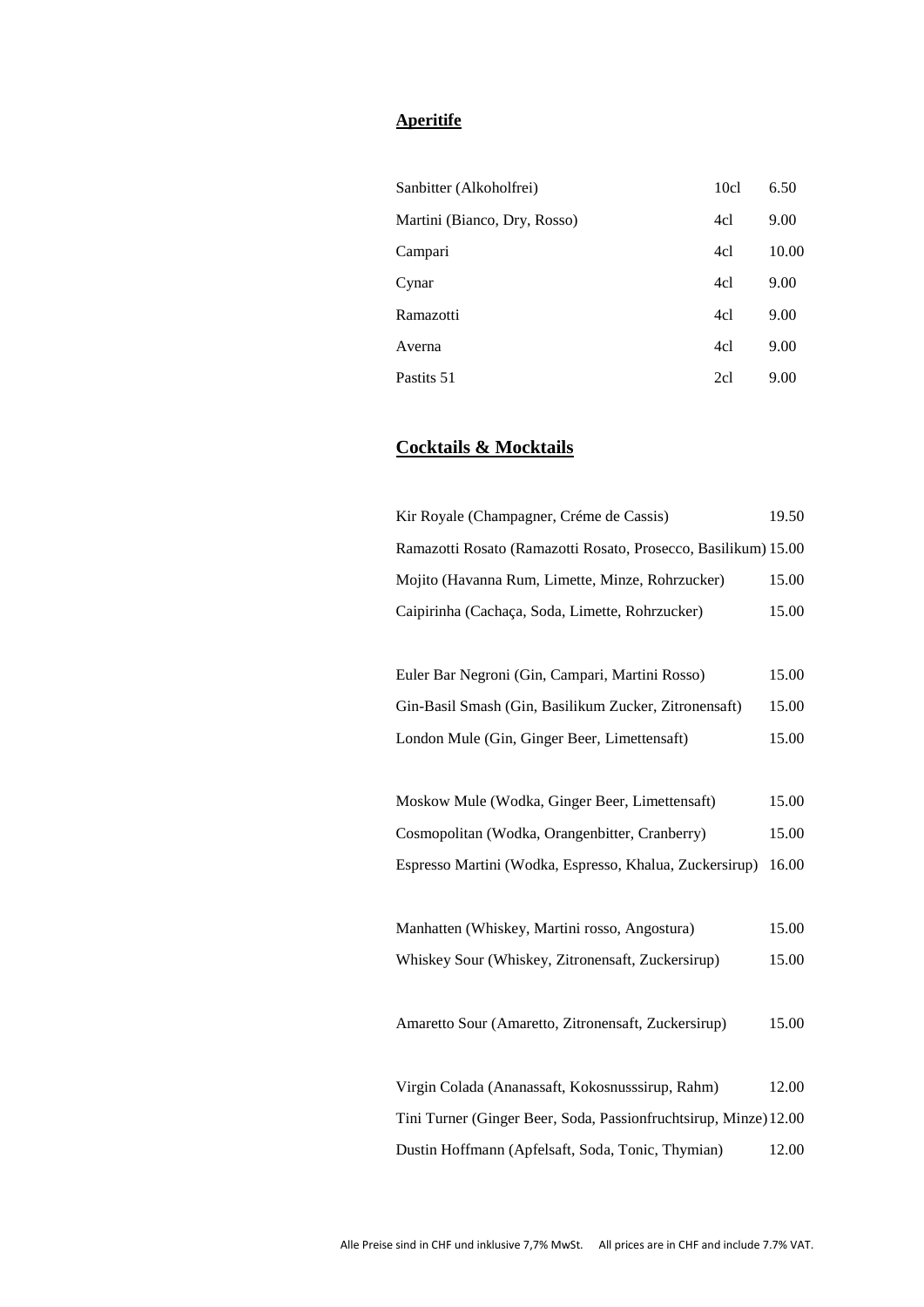### **Offene Weine | Wine by glas**

### **Weiss | White**

| Schweiz   Switzerland                                 |     |       |
|-------------------------------------------------------|-----|-------|
| Epesses, Domaine Crois Duplex, Vogel, AOC             | 1dl | 8.50  |
| Chasselas, Lavaux, Waadt                              |     |       |
| Merlot Bianco Terre di Gudo, Tamborini, DOC           | 1dl | 9.00  |
| Merlot, Tessin                                        |     |       |
| <b>Frankreich   France</b>                            |     |       |
| Sancerre Les Panseillots, G.+ J.Guillerault           | 1dl | 10.50 |
| Sauvignon Blanc, Loire                                |     |       |
| Chablis, 1er Cru, Vaillons Vieille Vignes, AOP        | 1dl | 13.50 |
| Domaine Laroche                                       |     |       |
| Chardonnay, Chablis                                   |     |       |
| Riesling, Bollenberg, Valentin Zusslin AOP            | 1dl | 9.00  |
| Riesling, Elsass                                      |     |       |
| <b>Rot</b>   <b>Red</b>                               |     |       |
| Schweiz   Switzerland                                 |     |       |
| Passo di Tambo, Tamborini, DOC                        | 1dl | 9.00  |
| Merlot, Tessin                                        |     |       |
| Cornalin, Diego Mathier, AOC                          | 1dl | 10.00 |
| Cornalin, Wallis                                      |     |       |
| Italien   Italy                                       |     |       |
| Primitivo Salento Tenuta Girolamo DOC                 | 1dl | 10.50 |
| Monte dei Cocci Edizione Limitata,                    |     |       |
| Primitivo, Apulien                                    |     |       |
| <b>Frankreich   France</b>                            |     |       |
| Château Belle-Vue, AC                                 | 1dl | 14.00 |
| Cabernet Sauvignon, Merlot, Haut-Médoc, Bordeaux      |     |       |
| Chateau Malmaison, AC                                 | 1dl | 14.00 |
| Baronne Nadine de Rothschild                          |     |       |
| Cabernet Sauvignon, Merlot, Moulis en Médoc, Bordeaux |     |       |
| <b>Spanien   Spain</b>                                |     |       |
| Rioja Mirto, Ramón Bilbao, DOCa                       | 1dl | 16.00 |
| Bester Tempranillo, Rioja, GP94/IWC Gold/TA95         |     |       |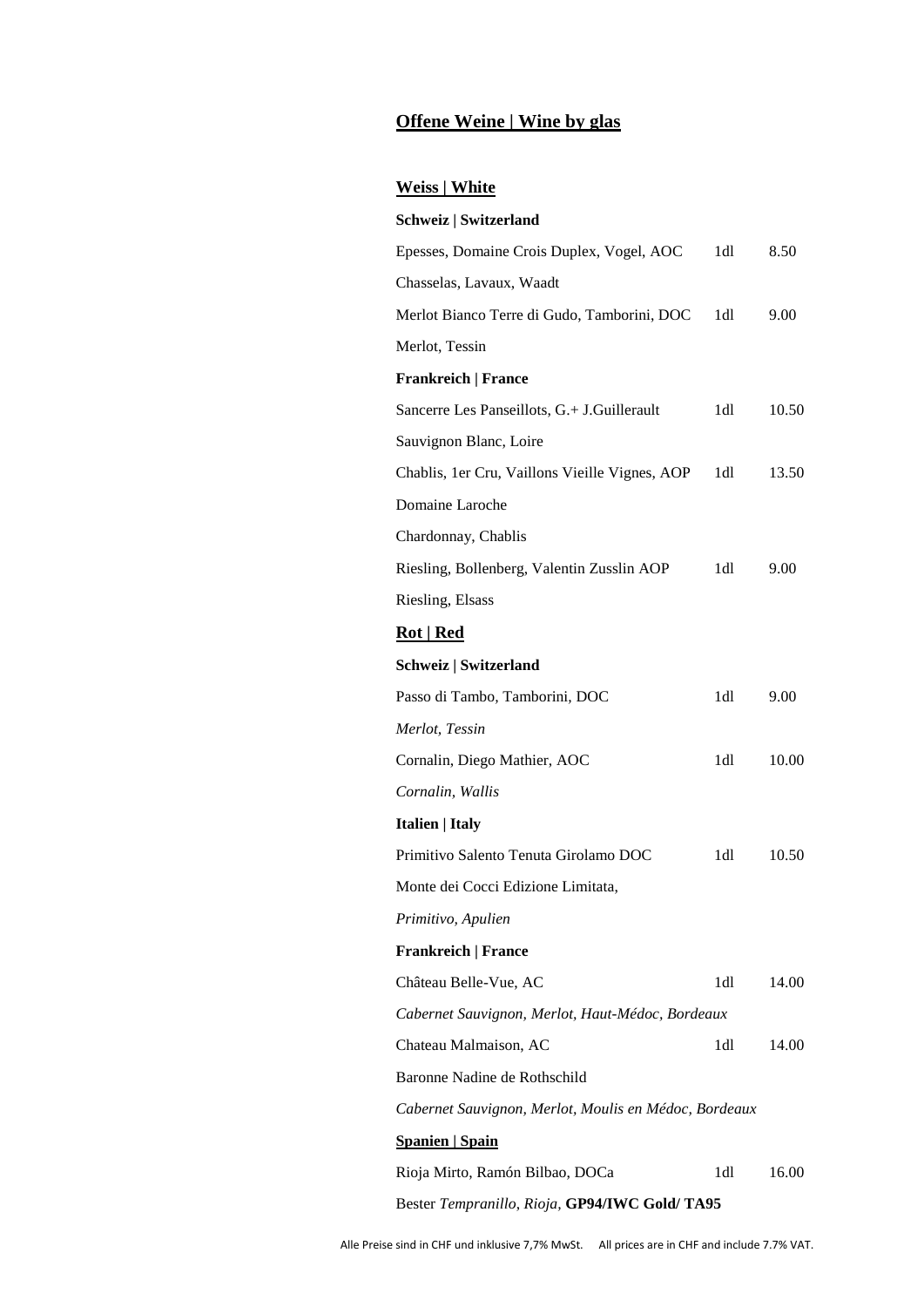### **Biere | Beers**

#### **Vom Fass | from tab**

| Ueli Bier Stange, Panaché       | 30cl | 5.60 |
|---------------------------------|------|------|
|                                 | 50cl | 9.60 |
| <b>Flaschen   Bottles</b>       |      |      |
| Ueli Weizen                     | 50cl | 9.60 |
| Dunkle Perle Feldschlösschen    | 33cl | 6.20 |
| Ueli Bier Sorglos Alkoholfrei   | 33cl | 6.20 |
| <b>IPA Session Kitchen Brew</b> | 33cl | 8.00 |
|                                 |      |      |

## **Mineralwasser | Limonade | Softdrinks**

| Henniez legère   still                  | 50c1  | 6.80 |
|-----------------------------------------|-------|------|
|                                         | 75c1  | 9.80 |
| Perrier mit Kohlensäure                 | 33c1  | 6.80 |
| Sanbitter (Alkoholfrei)                 | 10c1  | 6.50 |
| Gazosa Bellinzona                       | 35c1  | 6.90 |
| Mandarine, Aranciata, Blaubeer, Zitrone |       |      |
| Coca Cola / Zero                        | 33 cl | 5.60 |
| Fanta Orange                            | 33c1  | 5.60 |
| Rivella rot / blau                      | 33cl  | 5.60 |
| St. Pellegrino Tonica                   | 20c1  | 5.60 |
| St. Pellegrino Limonata                 | 20c1  | 5.60 |
| St. Pellegrino Chinotto                 | 20c1  | 5.60 |
| <b>Swiss Mountin Ginger Beer</b>        | 20c1  | 5.60 |
| Hausgemachter Eistee                    | 30c1  | 5.50 |
|                                         | 50c1  | 8.00 |
| <b>Fruchtsäfte   Juices</b>             |       |      |
| Apfelschorle Ramseier                   | 33c1  | 5.60 |
| Granini Orangensaft                     | 20c1  | 5.50 |
| Granini Tomatensaft                     | 20c1  | 5.50 |
| Granini Birnensaft                      | 20c1  | 5.50 |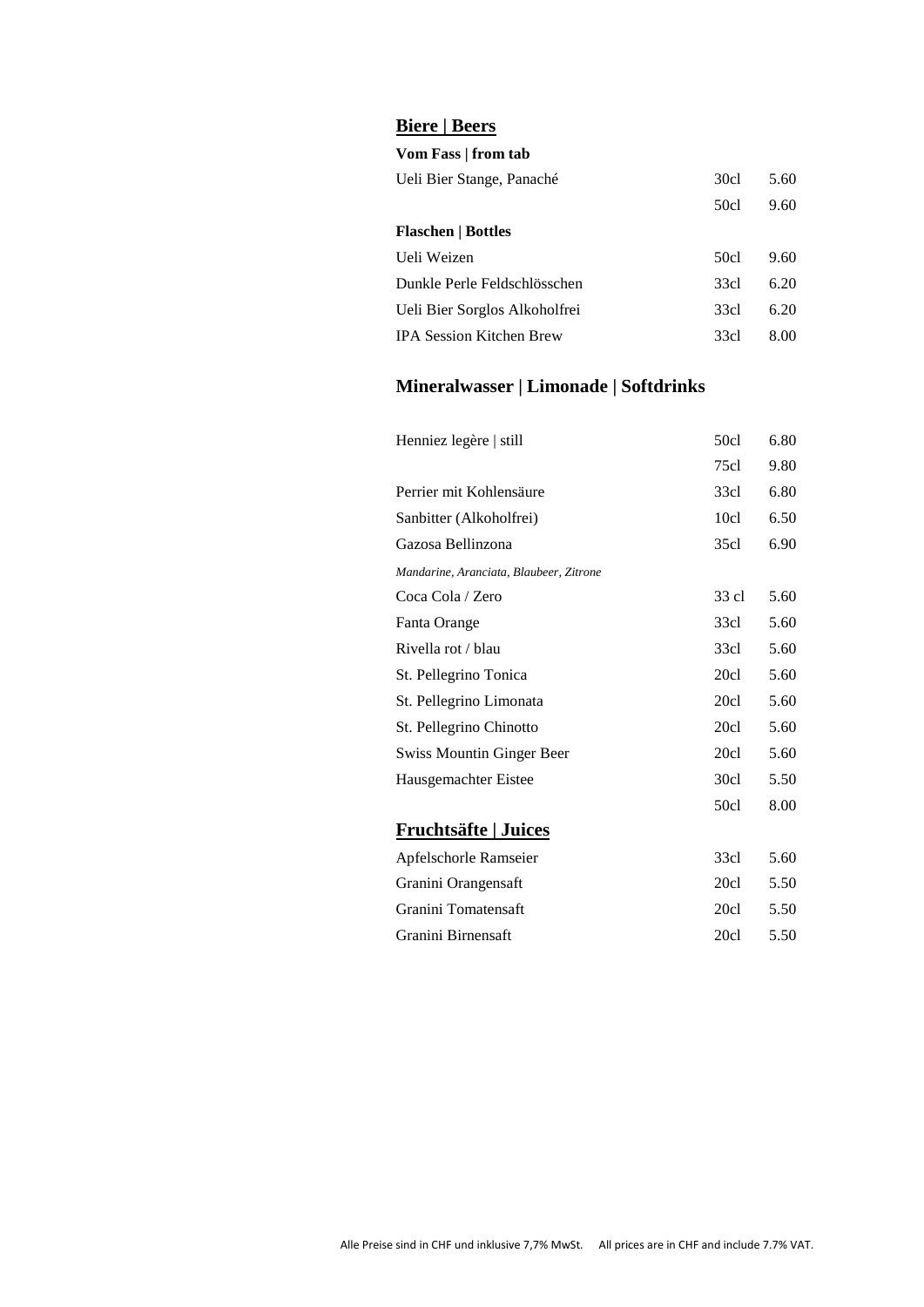

### **Kaffee & Heissgetränke / Coffee & Hot Drinks**

| Kaffee                       | 5.60 |
|------------------------------|------|
| Espresso                     | 5.60 |
| Doppelter Espresso           | 7.20 |
| Schale                       | 6.20 |
| Cappuccino                   | 6.20 |
| Latte Macchiato              | 6.50 |
| Diverse Teesorten von Damman | 6.80 |

### **Euler Bar Coffee Specials**

| Affogato al Café | 10.00 |
|------------------|-------|
| Espresso Martini | 15.00 |
| Gin Tonic Coffee | 15.00 |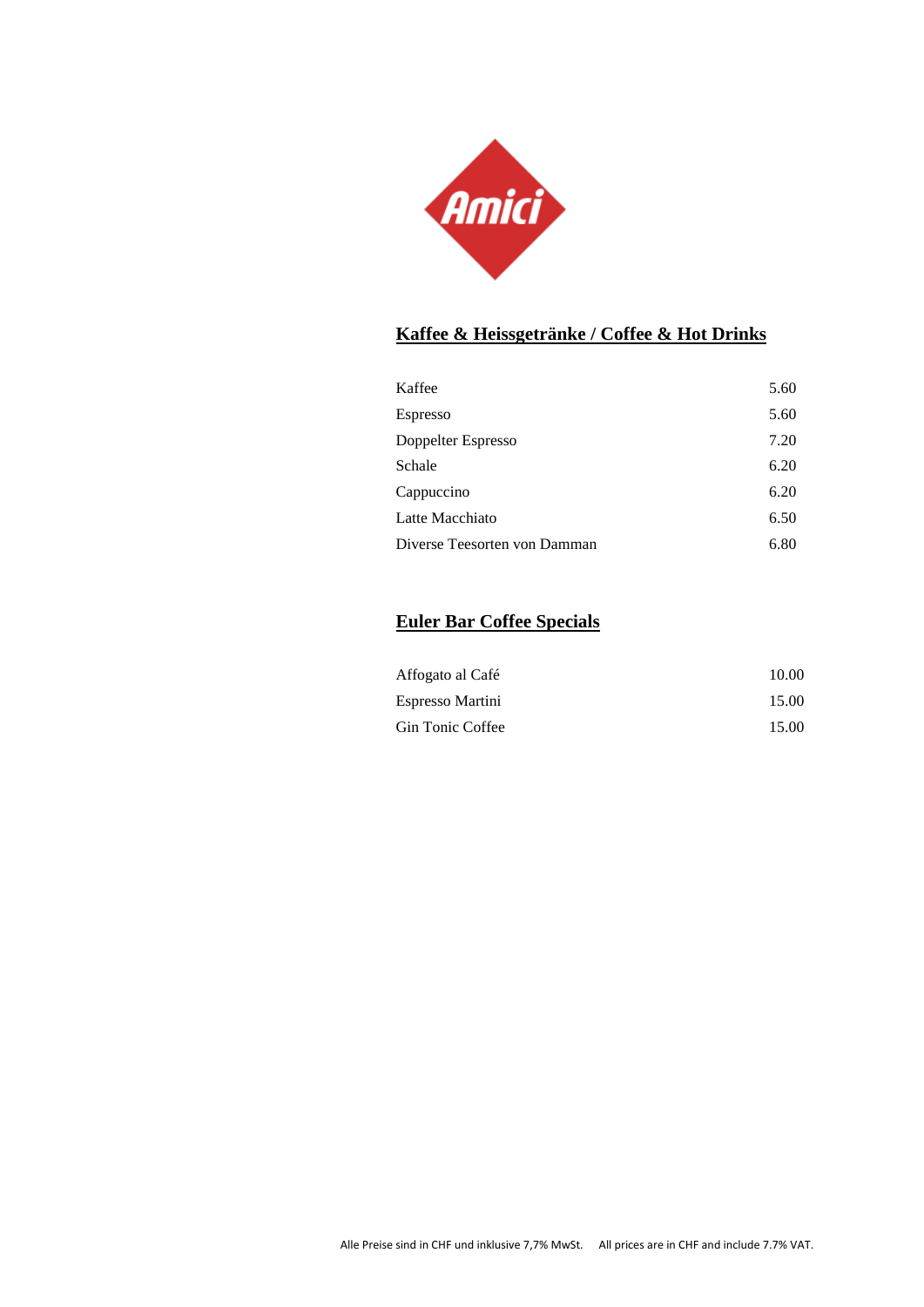### **Euler Bar Spirituosen**

#### **Brände | Brands**

| Cointreau                                  |     | 2cl   | 10.00 |
|--------------------------------------------|-----|-------|-------|
| <b>Grand Marnier</b>                       |     | 2c1   | 10.00 |
| <b>Baileys Cream</b>                       |     | 4cl   | 10.00 |
| Vielle Prune Morin                         |     | 2cl   | 10.50 |
| Calvados Morin                             |     | 2cl   | 15.00 |
|                                            |     |       |       |
| Gin                                        |     |       |       |
| Hendricks Gin                              |     | 4cl   | 15.00 |
| Henkes Gin                                 |     | 4cl   | 15.00 |
| <b>Bombay Saphire</b>                      |     | 4cl   | 15.00 |
| Malfy Rosé Gin                             |     | 4cl   | 18.00 |
| Ke No Bi Gin                               |     | 4cl   | 19.00 |
| Zusatz Tonic Water                         |     | 20c1  | 4.00  |
|                                            |     |       |       |
| Wodka                                      |     |       |       |
| Elit Lettland                              |     | 4cl   | 15.00 |
| Stolichnaya                                |     | 4cl   | 15.00 |
|                                            |     |       |       |
| <b>Tequilla</b>                            |     |       |       |
| Jimador Blanco Especial                    |     | 4cl   | 14.50 |
| Jimador Reposado Silver                    |     | 4cl   | 14.50 |
|                                            |     |       |       |
| Rum                                        |     |       |       |
| Havanna Reserva                            | 4cl | 15.00 |       |
| Havanna Blanco                             | 4cl | 11.00 |       |
| <b>Clement Vieux Agricole</b>              |     |       |       |
| V.S.O.P Martinique                         | 4cl | 17.00 |       |
|                                            |     |       |       |
| Cognac   Marc   Brandy   Grappa            |     |       |       |
| Henessey XXO                               | 2cl | 28.00 |       |
| Camus XO                                   | 2cl | 28.00 |       |
| Carlos 1 Solera Gran Reserva               | 2cl | 15.00 |       |
| Monin Marc de Bourgogne                    | 2cl | 15.00 |       |
| Calvados Pays Auge Sélection C. Drouin 2cl |     | 15.00 |       |
|                                            |     |       |       |
| Grappa Villa de Verda                      | 2cl | 15.00 |       |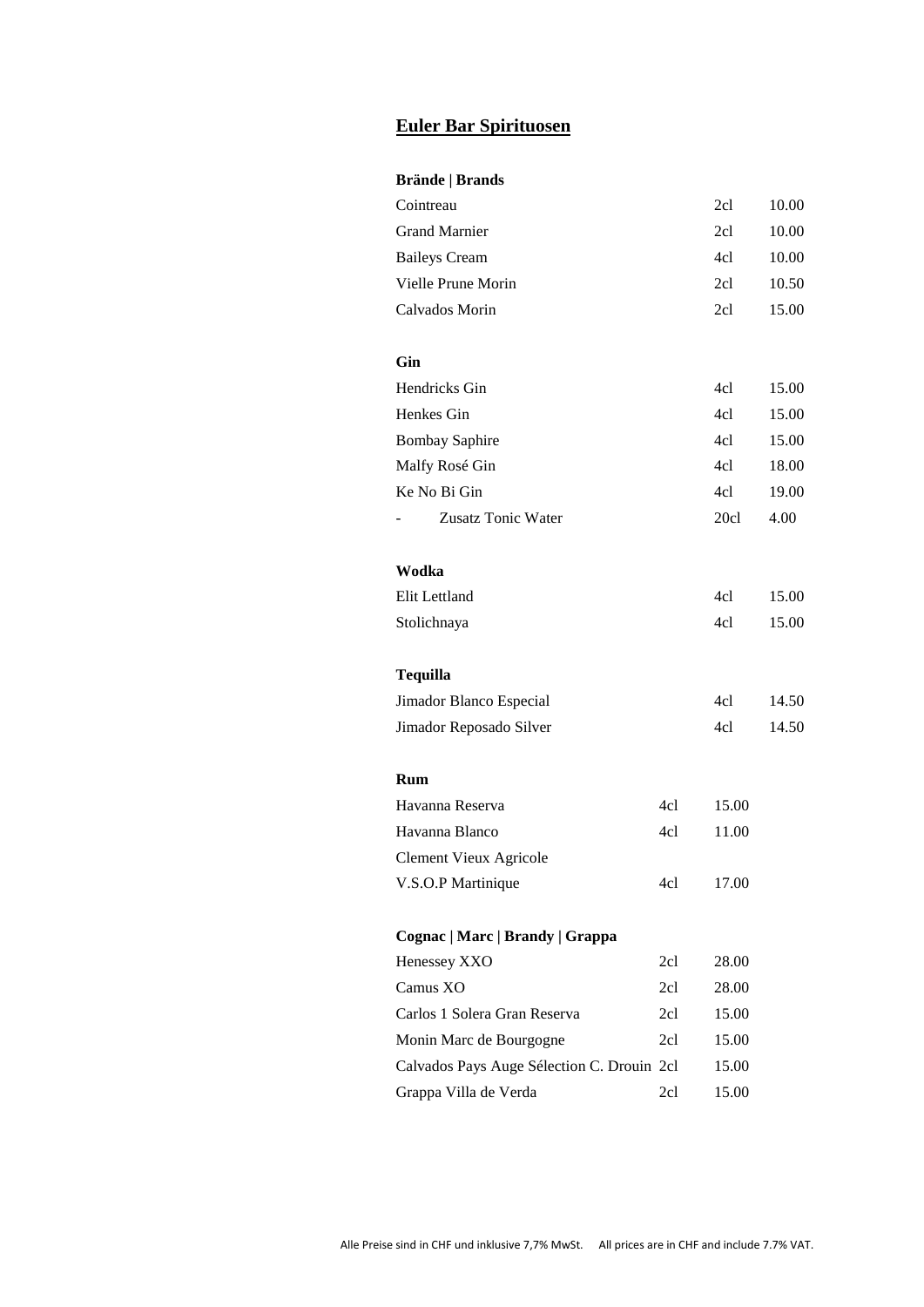### **Euler Bar Spirituosen**

#### **Scotch | Whiskey | Single Malt**

| Castle Hill Doublewood, Käsers Schloss Elfingen 4cl |     | 23.50 |
|-----------------------------------------------------|-----|-------|
| Johnnie Walker Red Label                            | 4cl | 14.50 |
| Johnnie Walker Black Barrel                         | 4cl | 16.50 |
| Chivas Regal 12 years                               | 4c1 | 16.50 |
| Monkey Shoulder Bourbon                             | 4cl | 17.00 |
| Isle of Jura Diurach's Own 16 years                 | 4cl | 21.00 |
| Springbank 10 years                                 | 4cl | 17.00 |
| Lagavulin Isle of isley 12 years                    | 4cl | 18.50 |
| Oban 14 years                                       | 4cl | 18.50 |
| The Dalmore 15 years                                | 4cl | 25.00 |
| Macallan Single Malt Amber 12 years                 | 4cl | 22.50 |
| Glenfiddich 12 years                                | 4cl | 15.50 |
| Auchentoshan 12 years                               | 4cl | 18.00 |
| Redbreast 12 years Irish Pot Still Whiskey          | 4cl | 16.50 |
| Jameson Barell Irish Whiskey                        | 4cl | 16.50 |
| Hudson Baby Bourbon                                 | 4cl | 18.50 |
| <b>Jack Daniels</b>                                 | 4cl | 14.00 |
| Nikka, Taketsuru Pure Malt (Japan)                  | 4cl | 19.50 |